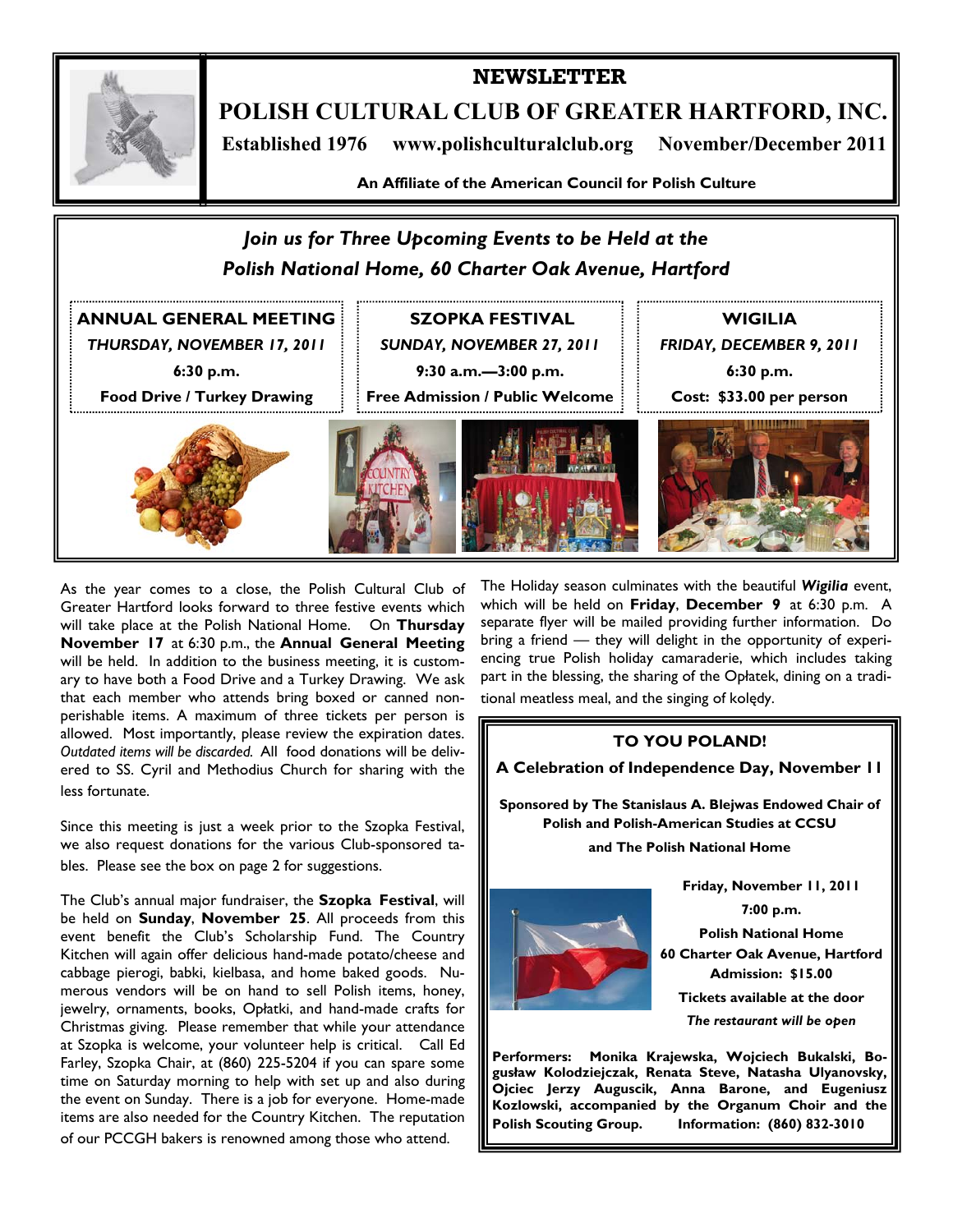

# *Page 2* **NEWSLETTER**

# **FROM THE PRESIDENT'S DESK**

#### Dear Members:

It seems that October 2011 did not want to leave us without a good Halloween scare, a shocking Nor'easter. I send my good wishes to everyone and hope that all is going well for those who still might be having problems. It is hard to think of the upcoming holidays and all the necessary preparations at this time, but it is important for us to remember all the blessings that we have received in our lives over the past year. This being our last newsletter for 2011, I ask that we all come together to support our holiday Club events -- Annual General Meeting, Szopka, and Wigilia – and enjoy the company of one another. It has been a wonderful and enjoyable year for the PCCGH and I thank you all for your past help.

**Merry Christmas and Happy New Year! Wesołych Swiąt Bożego Nardozenia i Szczęśliwego Nowego Roku!** 

Cliff Archie, President

#### **THANK YOU PIEROGI MAKERS**

Once again, our members' support is very gratifying. The Polish Cultural Club deeply appreciates the efforts of the following members and friends who helped to make Szopka pierogi on October 22 and 29, 2011, many of whom came to both sessions.

- Pat and Cliff Archie Bernice Lesinski Gen Bednarz Louis Maglaty Maria Brodowicz Ann Oleasz Hedy Bruks Chris and Sophia Panek Maria Bruks Maria Panek Krystyna and Ed Farley Fran and Gini Pudlo Barbara Gancarz **Alice Rogala**  Jen Jaronczyk Phyllis Stawiarski Betty Kocol Gen Urban Ray Kryzak
	-

Please know that our pierogi weathered the storm safely in the Club's freezer at Ed Farley's home, which miraculously never lost power.

Pat Archie, Chair of Pierogi Making

### **SZOPKA DONATIONS REQUESTED**

#### **(You may bring to Annual Meeting on November 17)**

Raffle Table: Gifts and Gift Certificates (minimum of \$20.00)

Unique Boutique: Gifts received but never used

Donated Treasures: Jewelry and other small treasures Game Booth: "Everybody's a Winner!" Inexpensive items for children and adults.

Mrs. Jingles: Candy, lollipops, peppermint sticks

#### **SUNDAY—November 27, 2010**

Coffee Bar /Kawarnia: Homemade cakes and pastries

Country Kitchen: Homemade cakes, pies, cookies, chrusciki, pączki, and other Polish delicacies

**All pastries must be delivered before 10:00 a.m. on Sunday. Please label any items that contain nuts or peanut butter, and do not use toothpicks.** 

*Members who cannot contribute to any of the above may send a monetary donation to: PCCGH, P.O. Box 380699, East Hartford, CT 06138* 

#### **SZOPKA COMMITTEE CHAIRS**

| Szopka Chair:                                   | Edward Farley assisted by Louis Maglaty   |  |
|-------------------------------------------------|-------------------------------------------|--|
| Vendors:                                        | Virginia Pudlo, Mary Marek Hartz          |  |
| Country Kitchen: Janice LaPenna, Fran Pudlo     |                                           |  |
| Publicity:                                      | Mary Heslin, Janice LaPenna, Carol Phelan |  |
| Treasure Table: Hedy Bruks                      |                                           |  |
| Raffle Table:                                   | Joan Godlewski, Mary Joan Herbst,         |  |
|                                                 | Helen Rogalsky                            |  |
| Everybody's a Winner: Helen Olejarz             |                                           |  |
| Unique Boutique: Florence Langridge, Ann Oleasz |                                           |  |
| Books:                                          | Ursula Brodowicz                          |  |
| 50/50 Raffle:                                   | Krystyna Farley, Phyllis Stawiarski       |  |
| Coffee Bar:                                     | Jen Jaronczyk                             |  |
| Sw. Mikołaj:                                    | Cliff Archie assisted by Pat Archie       |  |
|                                                 |                                           |  |

If you can spare a little time on Saturday or Sunday, we can use your help. Please contact me at (860) 225-5204, or any of the Chairs. Thank you.

Edward Farley, Szopka Chair

**Editor: Frances Pudlo Assistant Editor: Anna-Mae Maglaty**  

**NEWSLETTER STAFF** 

**Staff: Carol Bogon Phelan, Nancy Yiznitsky**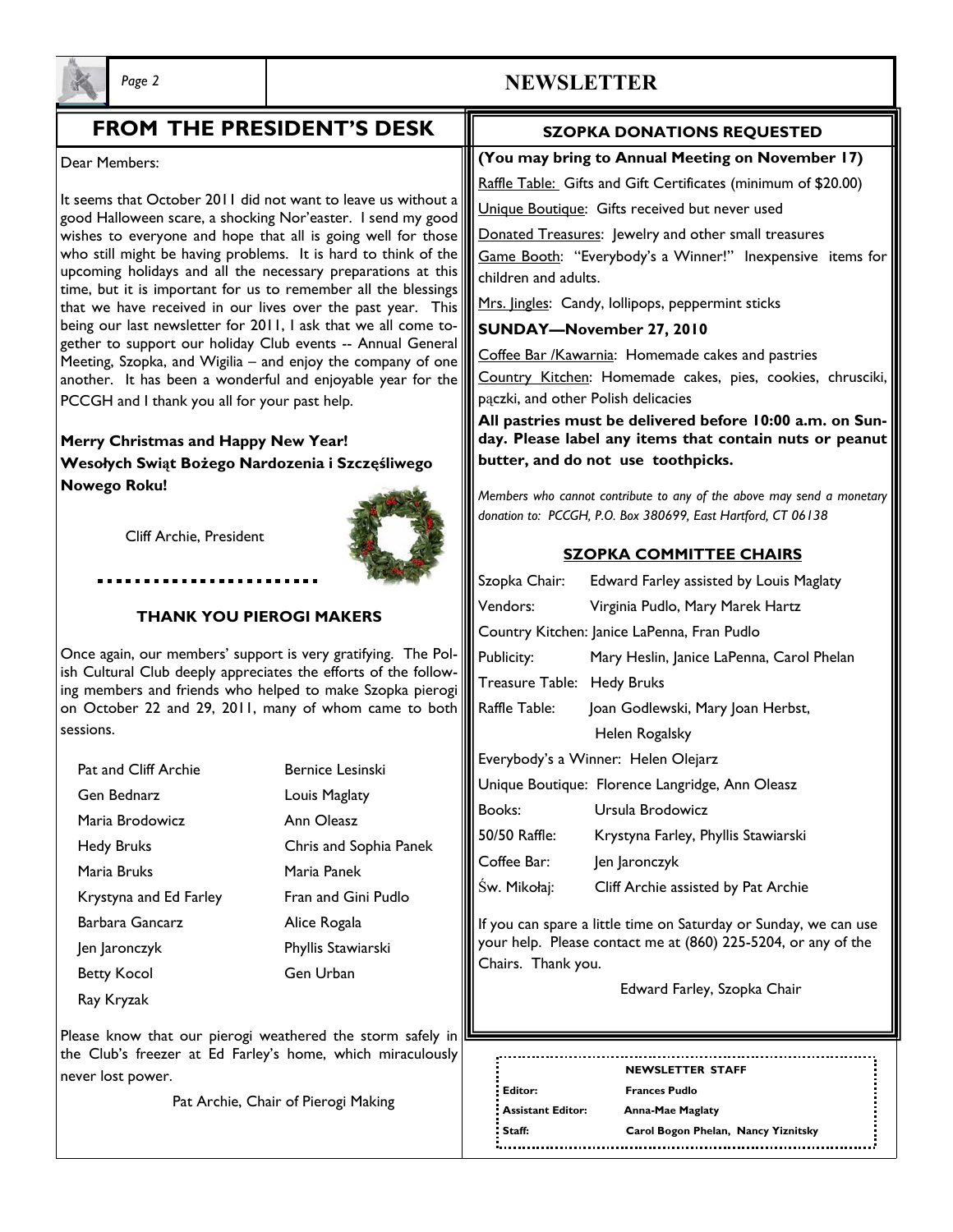# **DO YOU KNOW . . .** *Page 3*

## **THE HISTORY OF THANKSGIVING DAY (DZIEŃ DZIĘKCZYNIENIA)**

Thanksgiving Day (Dzień Dziękczynienia) is celebrated in the U.S. on the fourth Thursday of November. While certainly not a traditional Polishrooted holiday, it has been eagerly observed by Polonians and Americans of other ethnic backgrounds as far back as anyone can remember. There is a universal appeal in the notion of gathering with one's family and friends, thanking God for our numerous blessings, and sharing a festive holiday meal. Most people associate Thanksgiving Day with the American colonists who came to the Plymouth and Massachusetts Bay colonies. While it is true that they did have a day of thanks for a bountiful harvest or when a ship came in with much needed supplies, it was not a specific date. The first declaration of a national Thanksgiving Day was issued by the Continental Congress during the Revolutionary War. Every year from 1777 to 1783, Congress designated a day in December as a national day of thanksgiving. It was President George Washington who designated November 25, 1789 as the official date. However this was not to continue. President James Madison chose April I as the day to celebrate peace with England in 1815. Thomas Jefferson thought a proclamation for days of thanksgiving were counter to the ideas of separation of church and state. Thus, the celebration ceased for fifty years until a champion, Sara Joseph Hale, came to the rescue.

Sarah Hale was born and raised in New England and became known with the 1827 publication of her book, Northwood: Life North and South, which included two chapters on the thanksgiving tradition in New England. She later went on to be the first woman editor of *The Ladies Magazine* in 1828. Financial issues forced its sale to Louis Godey, the Philadelphia publisher of *Godey's Ladies Book* merging both magazines. Hale became the editor. Hale committed herself to the establishment of a national day of thanksgiving, and for over forty years, she waged a one woman campaign to set aside the last Thursday in November "to offer to God our tribute of joy and gratitude for the blessings of the year." By 1858, governors of 25 of the 31 states endorsed such a proclamation. It took the Battle of Gettysburg in July, 1863, however, to make her vision a reality. The North had won, but the country was bitterly divided. Hale wrote to President Abraham Lincoln urging him to declare an annual national day of thanksgiving which would become an American custom and institution. Finally, on October 3, 1863, President Lincoln issued a proclamation naming the last Thursday in November as Thanksgiving Day. Sara Joseph Hale's dream had been realized.

Andrzej Hetnal, a Polish-American columnist for Chicago's Polish language daily newspaper *Dziennik Związkowy*  wrote the following: "Thanksgiving is above all the holiday of the 'wayward traveler' who made it over to this safe haven known as the United States. It reaffirms America's immigrant heritage and inclines every inhabitant of this country to briefly reflect upon not only the uniqueness of that first Thanksgiving, but also upon all the other such feasts that followed with the participation of newcomers from alien and distant climes," It should be remembered that the Mayflower Pilgrims, whose legend became the basis of the Thanksgiving holiday, had come to America to seek religious freedom. However they denied it to Protestants, Quakers, Anglicans, Catholics, and others who worshipped God differently than they did. The message of the Jamestown Poles, who had arrived in America twelve years before the Mayflower, was quite different. They believed that all people should enjoy the right to vote regardless of their nationality or creed, and they staged America's first civil-rights protest to prove their point.



The "Unique Boutique" Committee needs your help. We all have items that we have received and put away for one reason or another. This is an opportunity to donate new, never used items for someone else to buy for gift giving —

Plaque celebrating the 400th anniversary of the arrival of Poles in Jamestown, VA (2008)

Parachin, Victor, "The Woman Who Gave Us Thanksgiving," Elks Magazine, November 2010.

Strybel, Robert, "A Polish Thanksgiving," September 20, 2009.

#### **2012 SUMMER STUDY IN POLAND ACPC Scholarship Award (\$2,000.00)**

Purpose: Enables American students of Polish descent to participate in SUMMER STUDY programs offered at Poland's fine universities, thereby enabling collegians to become more familiar with their culture, heritage, history, and language.

Criteria: Applicant must

- 1. Be an American citizen of Polish descent.
- 2. Attend an accredited school of higher learning.
- 3. Be entering junior or senior year at a college/university.
- 4. Have ACPC affiliation by:
	- a. Belonging to an ACPC affiliate or supporting org.
	- b. Be an individual member
	- c. Be RECOMMENDED by a member, affiliate, or supporting organization.

The application form is available on the ACPC website: www.polishcultureacpc.org. **Deadline: April 1, 2012.**

### **SZOPKA FESTIVAL -"UNIQUE BOUTIQUE" IS SEEKING ITEMS**



L to R: Alice Rogala (Mrs. Jingles), Ann Oleasz, Flo Langridge

Christmas shopping at a discount. Please bring your items to the Annual Meeting on November 17, 2011 marked "Boutique, " or call Flo Langridge at (860) 521-4034 or Ann Oleasz at (860) 679-2846. Thank you for your support.